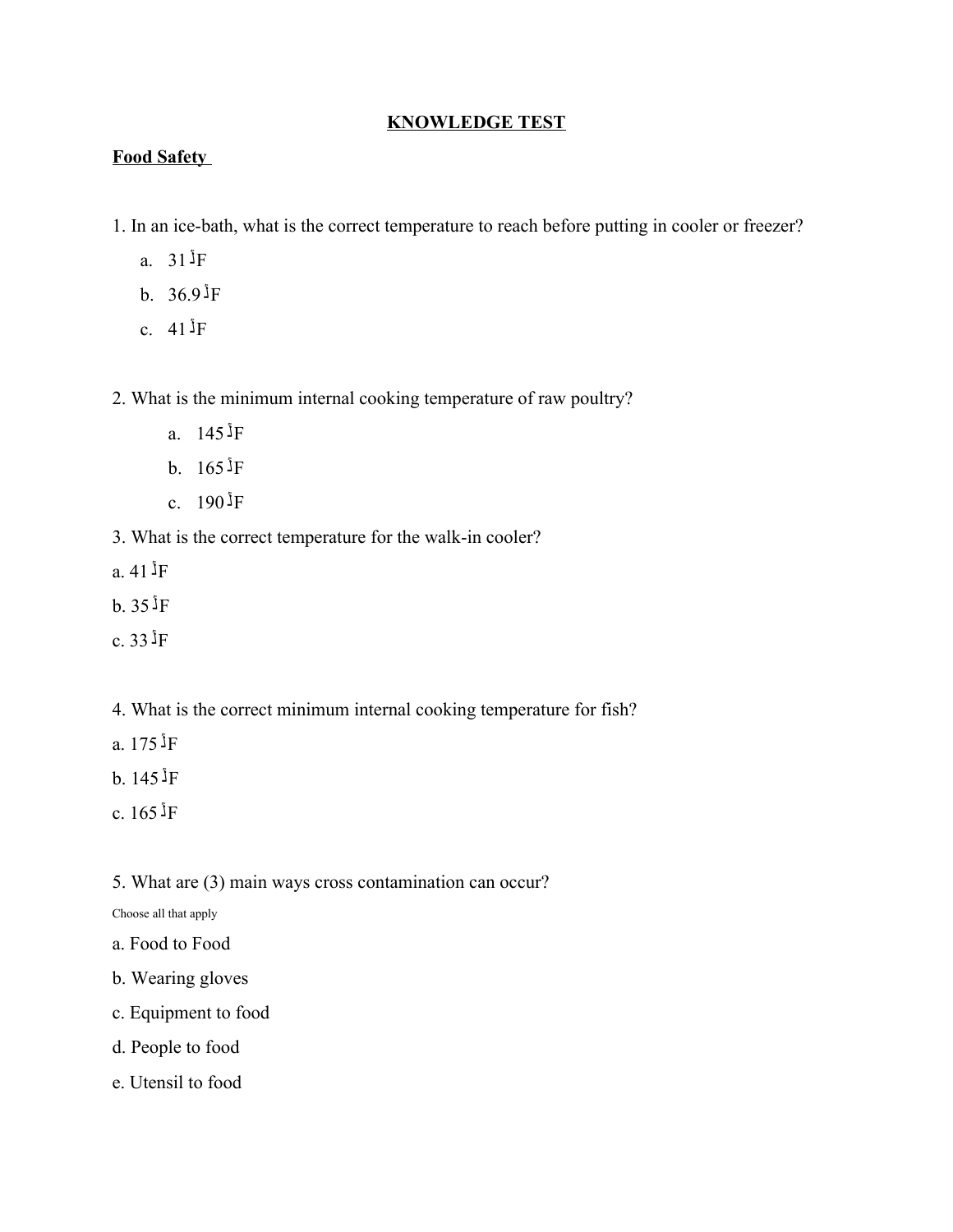- 6. How often should utensil, counter tops and cutting boards be sanitized?
- a. Every hour
- b. Every two hours
- c. Every three hours
- d. Every four hours
- 7. How often should a thermometer be calibrated?
- a. Every week
- b. Every thirty days
- c. Every sixty days
- d. Once a year
- 8. When should you wash your hands?

Choose all that apply

- a. After eating
- b. Smoking
- c. Using the restroom
- d. Handling trash
- e. In between every customer
- 9. When should you change your gloves?

Choose all that apply

- a. As soon as they become dirty
- b. After doing dishes
- c. After handling raw meat, fish and poultry
- d. after going to the restroom
- e. Before handling ready to eat foods
- f. Before starting a new task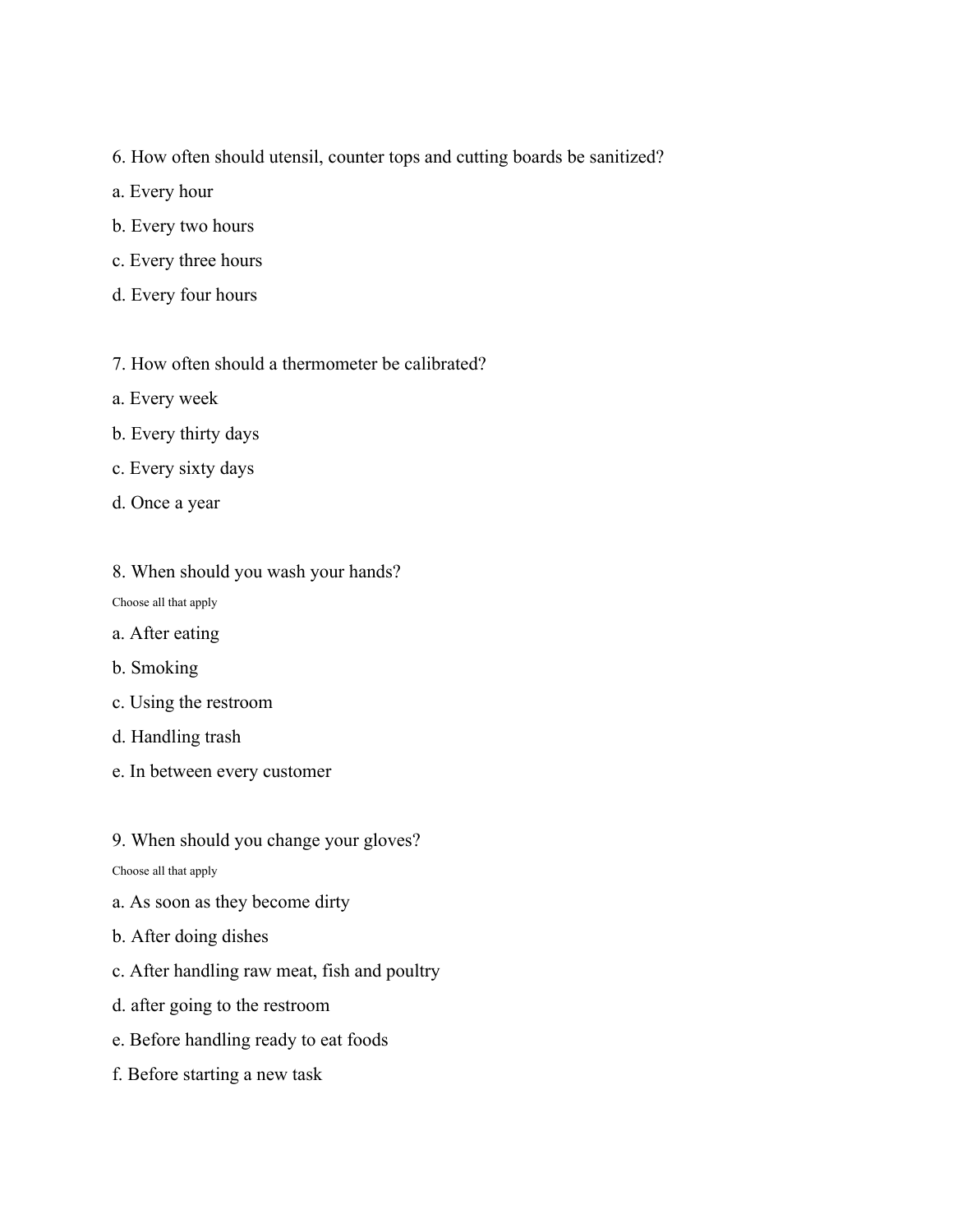#### **COOKING PROCEDURES**

- 1. At what temperature are buttermilk biscuits cooked at?
- $a.325j$
- $b.350$ <sup> $1$ </sup>
- $c.375$
- $d.400$ <sup> $1$ </sup>
- $e.450<sup>1</sup>$
- 2. How long are buttermilk biscuits cooked for?
- a. 15 minuets
- b. 18 minutes
- c 20 minutes
- 3. At what temperature are blueberry biscuits cooked at?
- a.  $325<sup>1</sup>$
- $b.350$ <sup> $1$ </sup>
- $c.375$
- $d.400$ <sup> $1$ </sup>
- $e.450<sup>3</sup>$
- 4. How long are blueberry biscuits cooked for?
- a. 15 minuets
- b. 18 minutes
- c 20 minutes

5. How long do blueberry biscuits need to (rest) before topping and put in display case?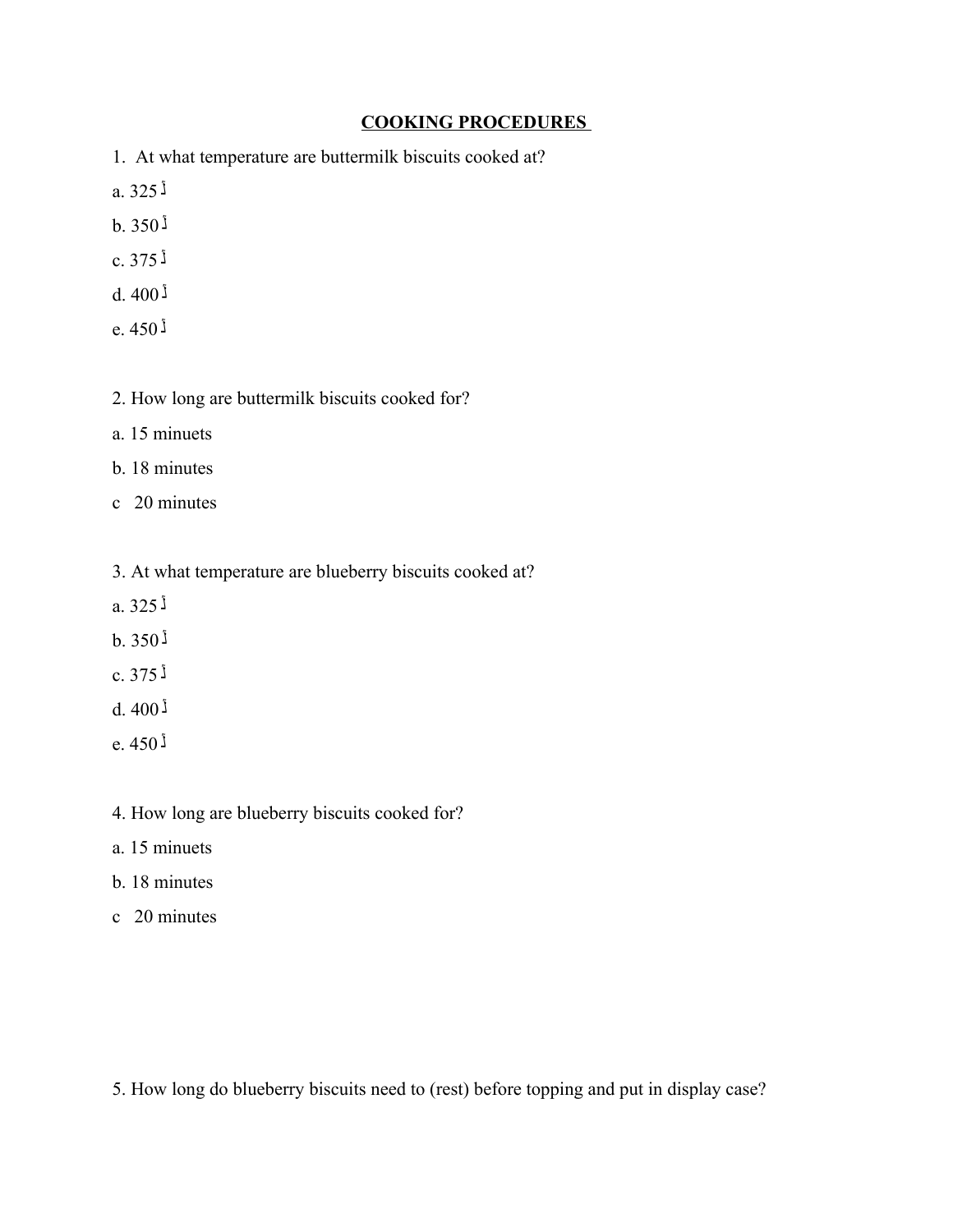- a. 15 minuets
- b. 5 minutes
- c. 10 minutes
- d. None of the above
- 6. At what temperature should the open deep fryer be set at?
- a.  $375$ <sup> $\text{1}$ </sup>
- $b.350$
- $c.400<sup>3</sup>$
- $d.425$ <sup> $1$ </sup>
- 7. How long does white meat (breast & wings) cook for?
- a. 20 minutes
- b. 17 minutes
- c. 15 minutes
- d. None of the above
- 8. How long does dark meat (thighs & legs) cook for?
- a. 20 minutes
- b. 17 minutes
- c. 15 minutes
- d. None of the above
- 9. How long does a mix batch cook for? (Breast, wings, thighs and legs)
- a. 20 minutes
- b. 17 minutes
- c. 15 minutes
- 10. In what order is a mixed batch of chicken dropped in open fryer?

Choose correct sequence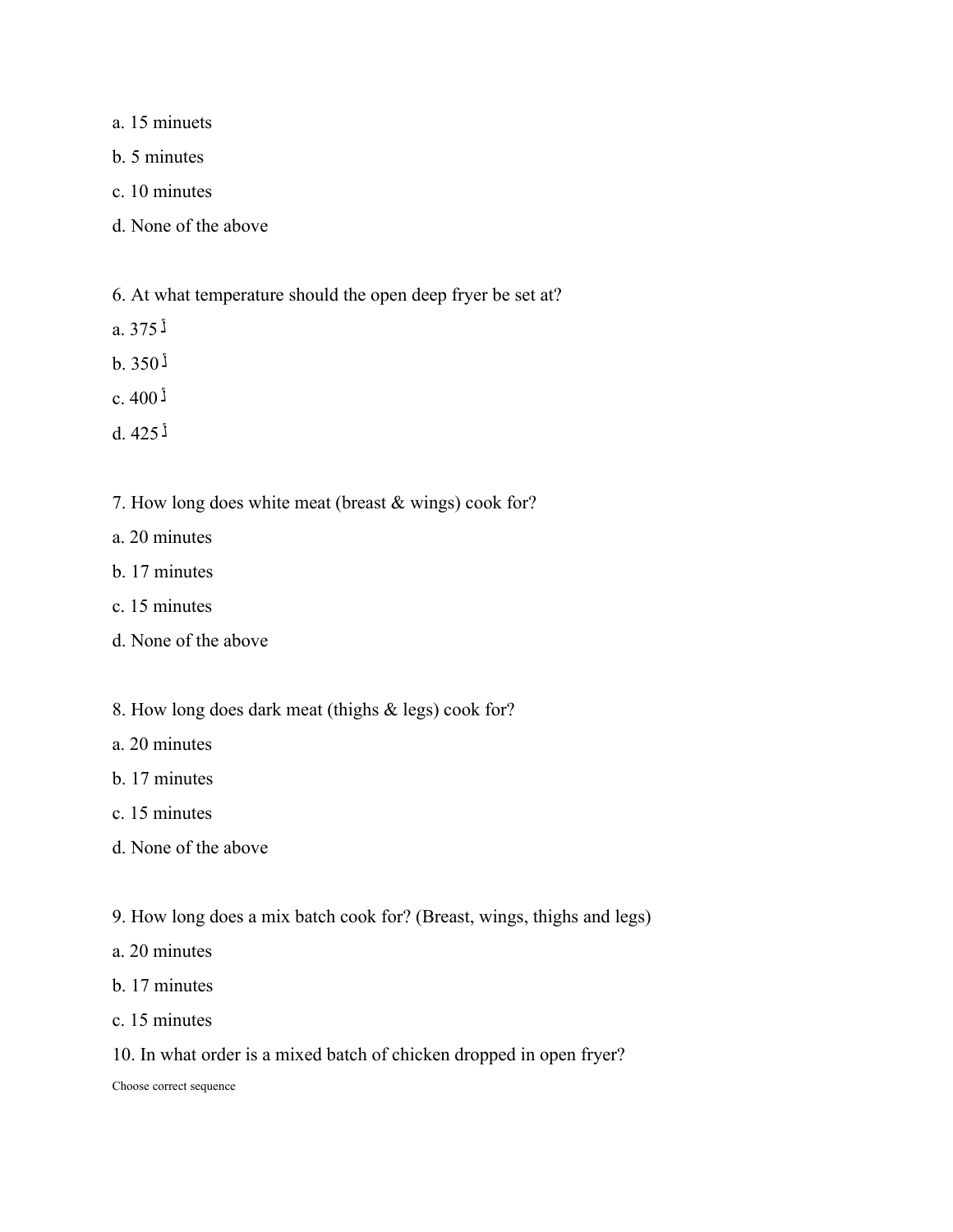- a. Legs, thighs, wings and breast
- b Breast, wings, thighs and legs
- c. Thighs, legs, wings and breast
- 11. What is the key procedure in Krispy Krunchy Chicken?
- a. Seasoning the chicken twice
- b. Ice water
- c. cooking time
- d. Pre- packaged seasoning
- 12. How many times can the ice water be used?
- a. All day
- b. Twice
- c. After every use
- d. None of the above
- 13. What can cause the chicken to taste salty?
- a. Using too much seasoning
- b. Over cooking the chicken
- c. Under cooking the chicken
- d. Not sifting the seasoning
- e. Not changing the ice water

- 14. What results in soggy chicken?
- a. Under cooking
- b. Lower cooking temperature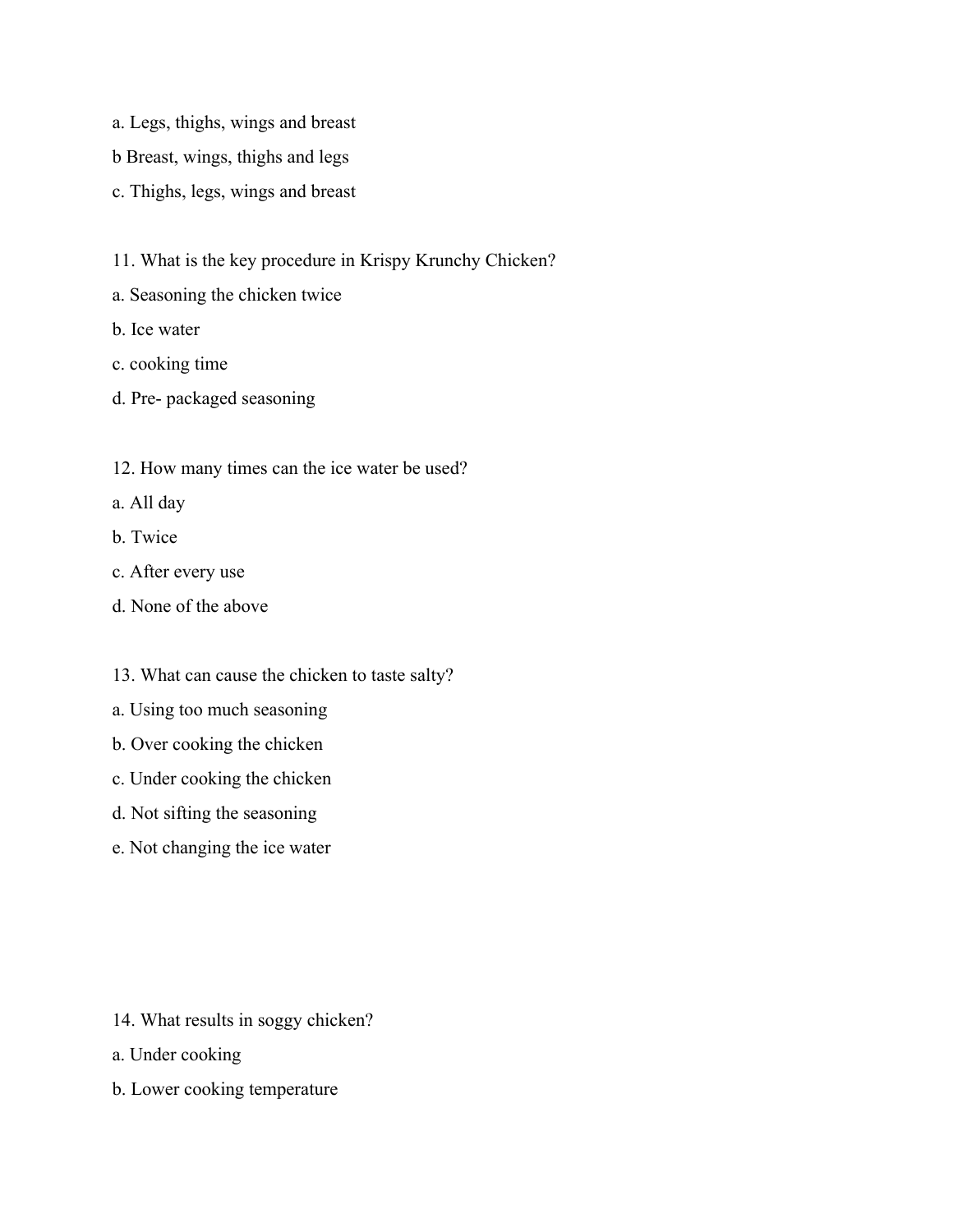c. Ice water

- d. Water with no ice
- 15. How should chicken be submerged in the fryer?
- a. As a batch
- b. Immediately after seasoning
- c. before seasoning
- d. None of the above
- 16. True or false

You should add breading after sifting the seasoning to change the texture?

- a. True
- b. False
- c. Not sure
- 17. Thighs and legs require longer cooking times?
- a. True
- b. False
- c. Not sure
- 18. You should stir the chicken after the timer reaches ten minutes or less?
- a. True
- b. False
- c. Not sure
- 19. The maximum hold time on chicken is?
- a. 2 hours
- b. 3 hours
- c. 4 hours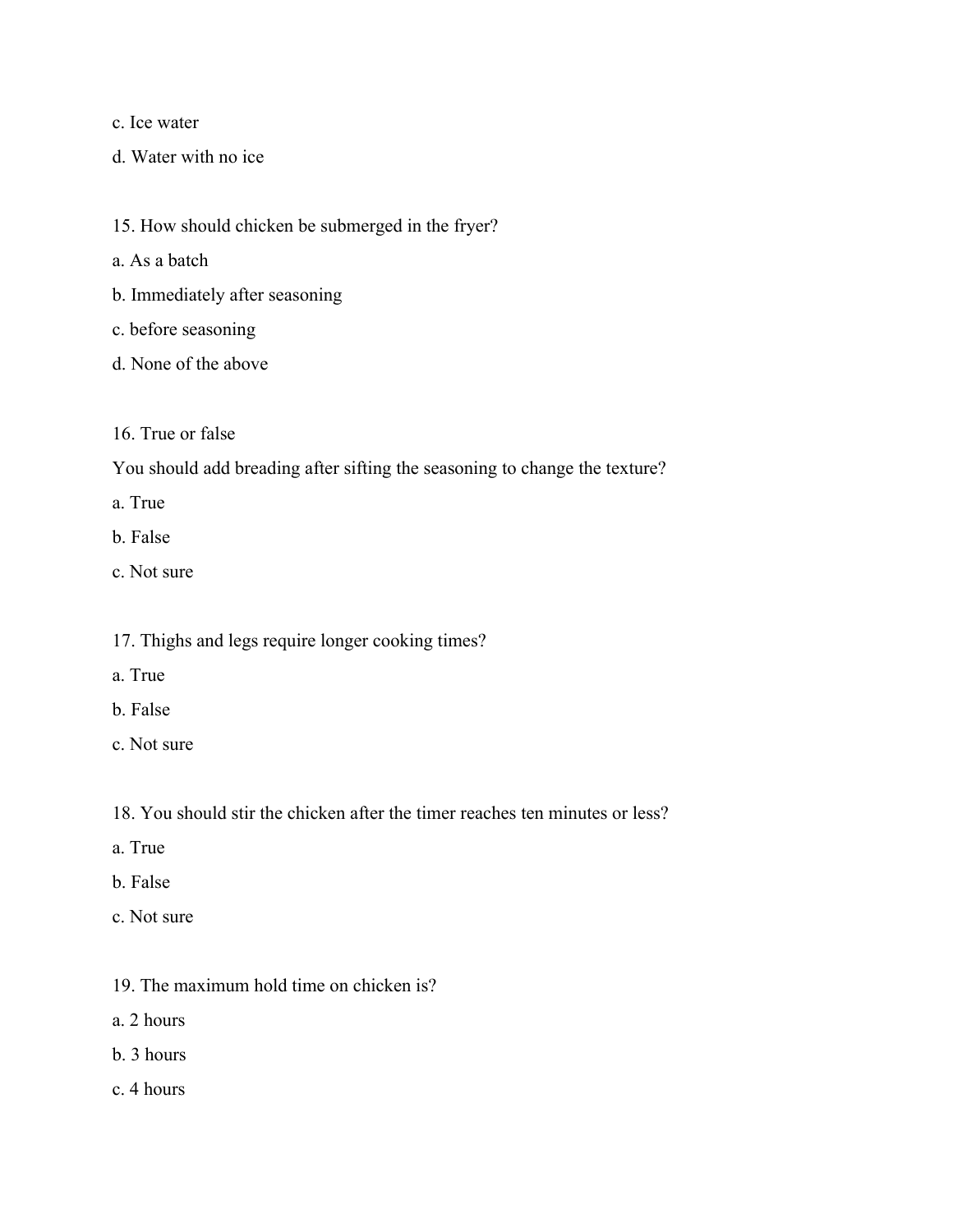#### d. 6 hours

- 20. In the display case chicken breast should be displayed?
- a. Just piled in
- b. Skin side up
- c. Skin side down
- d. None of the above
- 21. In the display case wings should be displayed?
- a. Wing tip down
- b. Wing tip up
- c. Just piled in
- d. None of the above
- 22. In the display case thighs should be displayed?
- a. Skin side up
- b. Skin side down
- c. just piled in
- d. Anyway I want
- 23. When new product is added you should?
- a. Move the oldest chicken towards you
- b. Move the chicken to the front of the case
- c. Leave the old chicken on the bottom
- 24. Chicken Tenders are to be battered before adding to chicken seasoning?
- a. True
- b. False
- c. I don't care  $\lambda$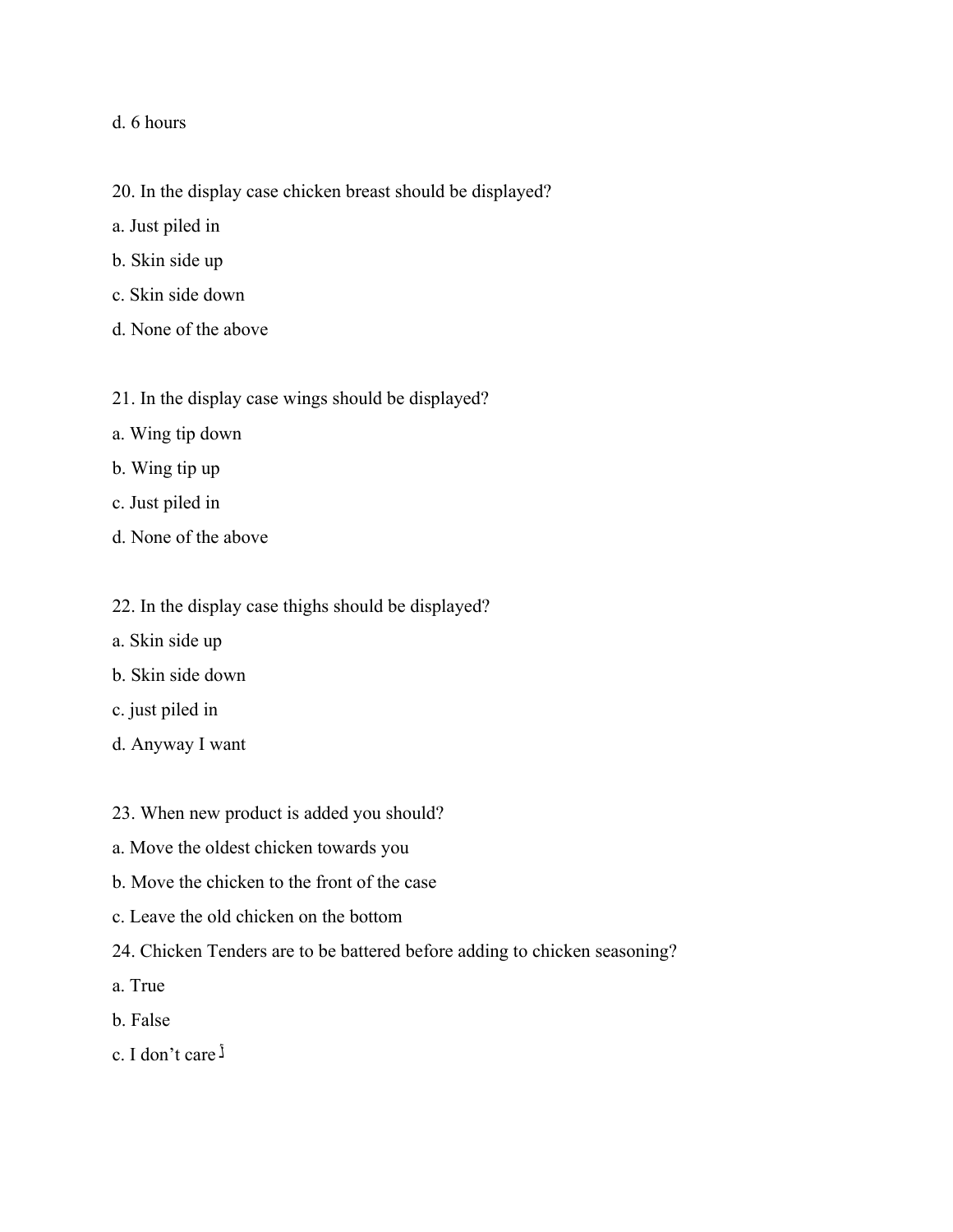25. How long do tenders cook for?

a. 7 minutes

- b. 5 minutes
- c. 4 minutes

26. What is the maximum hold time for chicken tenders?

- a. 6 hours
- b. 4 hours
- c. 2 hours.

27. At what temperature should the display case be at before adding product?

- a. leave on for five minutes
- $b.140$ <sup> $J$ </sup>F  $150$ <sup> $J$ </sup>F
- c.  $165 \text{ J} = 175 \text{ J}$ F
- 28. Can catfish be cooked frozen?
- a. True
- b. False
- 29. How long does catfish cook for?
- a. 15 minutes
- b. 8 minutes
- c. 6 minutes
- 30. Catfish is thawed in water?
- a. True
- b. False
- 31. What is the maximum hold time for catfish?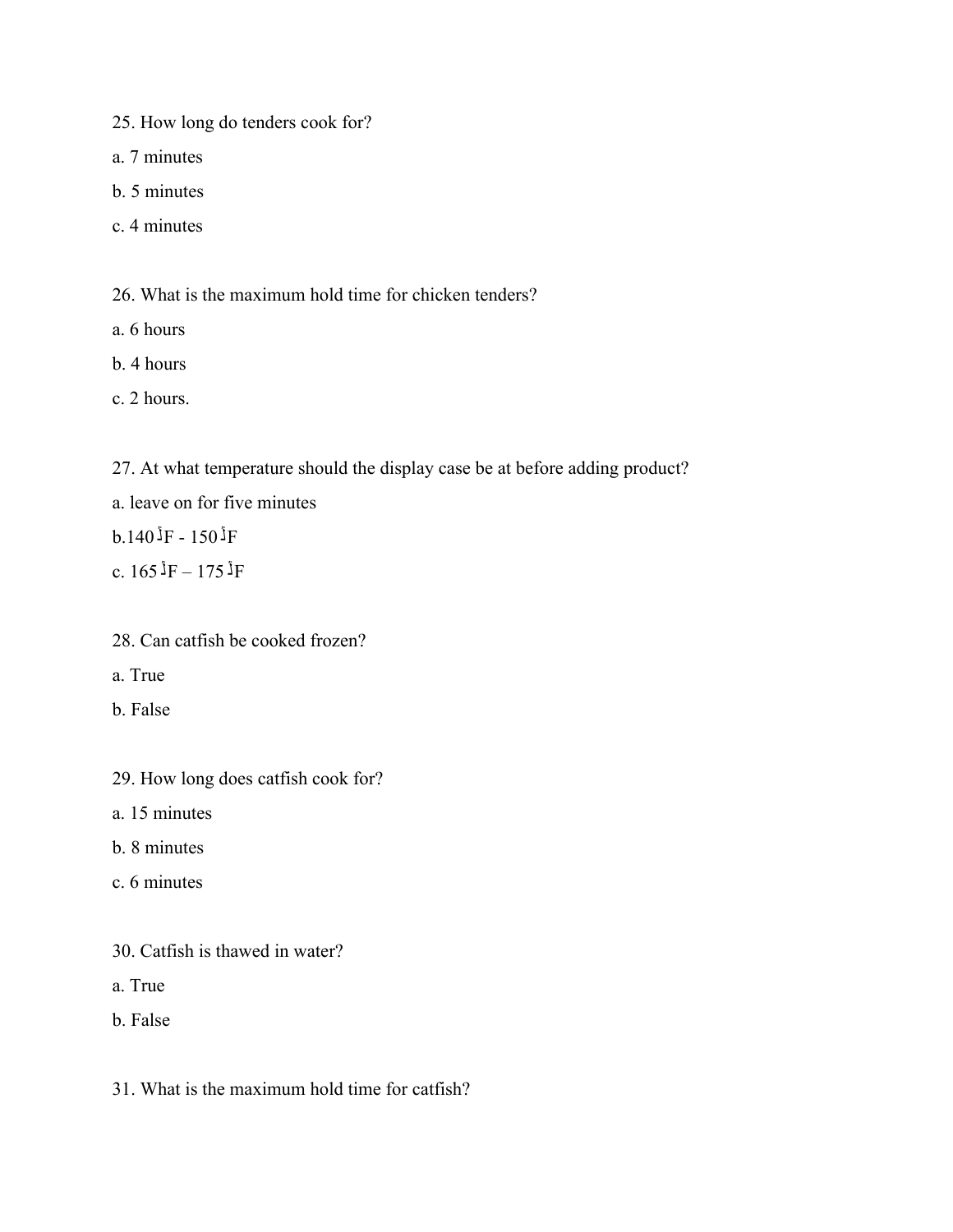a. All day

b. 2 hours

- c. 3 hours
- d 4 hours

32. Should cooked food remain sitting in baskets to drain?

- a. True
- b. False
- 33. Food sitting in the baskets above the oil will continue to cook?
- a. True
- b. False
- 34. What causes fish to become soggy?
- a. Set out to long
- b. Left in water to long
- c. Not enough fish fry breading
- 35. Do you think this phrase is correct?

Cook less – more often

- a. True
- b. False
- 36. Do you need to lower the temperature on the fryers in slow periods?
- a. Yes
- b. NO
- 37. Fryers should be filtered how many times a day?
- a. Once a day
- b. Twice a day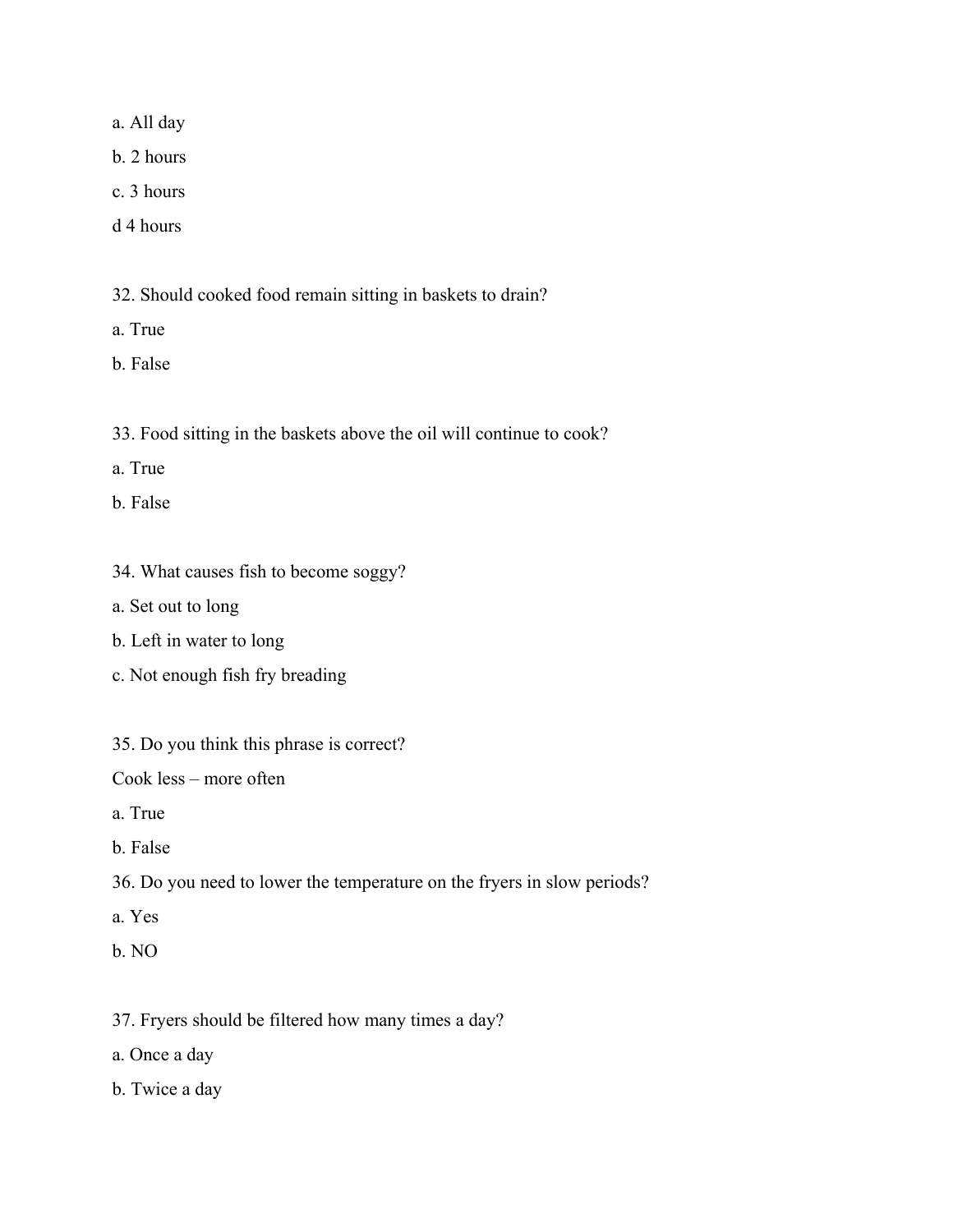c. Only at closing time

38. At what temperature should one fryer be set at during slow periods?

a. Keep at 350 ْ

- $b. 150$ <sup> $i$ </sup>
- $c. 200$ <sup> $1$ </sup>

39. A lower temperature will save on oil but leave food ?

a. Not cooked

b. Greasy

c. soggy

- 40. What causes the oil to smoke?
- a. Temperature is set to high
- b. Oil is old
- c. Not skimming out left over food debris
- 41. Do you think the oil has a result on the quality of the product?
- a. Yes
- b. NO
- c. Not sure

#### **Appetizers**

- 1. How long are chicken wing dings cooked?
- a. 8 minutes
- b. 3 minutes
- c. 5 minutes
- 2. How long should cheese sticks be cooked for?
- a. 3 minutes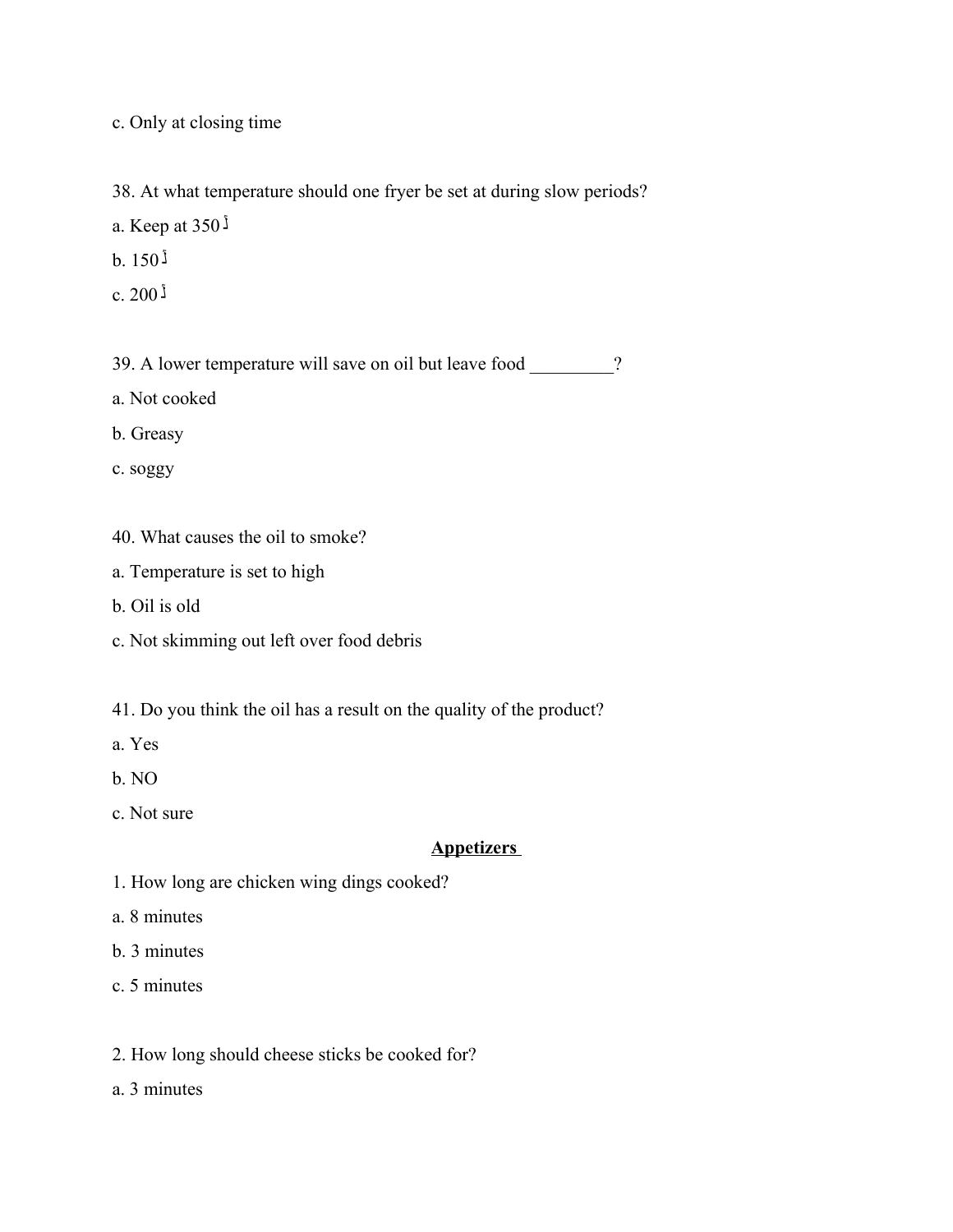## $b.2\frac{1}{2}$  - 3 minutes

- c. 4 minutes
- 3. How many cheese sticks in one order?
- a. However many you want
- b. 5 cheese sticks
- c. 4 cheese sticks
- 4. How many pieces in an order of jalapeno poppers?
- a. 7
- b. 6
- c. 5
- 5. What is the correct portion size of a seafood basket?
- a. Half a pouch
- b. Full pouch
- c. Quarter of a pouch
- 6. Jumbo shrimp are sold in 5's
- a. True
- b False
- 7. How many ounces are in an order of fries?
- a. 3 ounces
- b. 4 ounces
- c. 6 ounces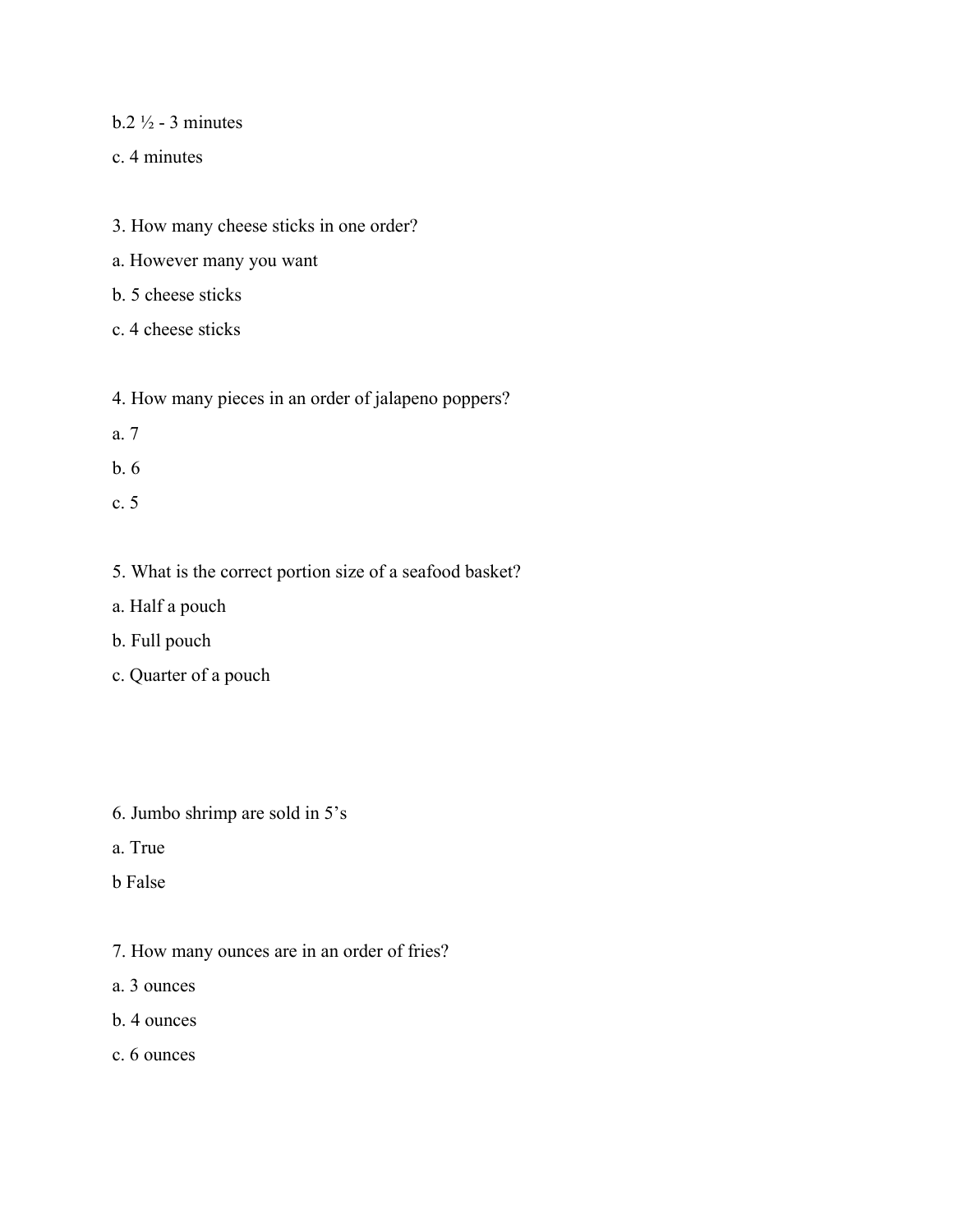- 8. In a large order of fries, how many ounces?
- a. 6 ounces
- b. 3 ounces
- c. 5 ounces
- 9. Potato wedges are served in two different sizes?
- a. True
- b. False
- 10. How many ounces are in one order of potato wedges?
- a. 3 ounces
- b. 3.5 ounces
- c. 4 ounces
- 11. How many fried mushrooms are in one order?
- a. 10 -15
- b. 7-10
- c. 15-20
- 12 . How many onion rings are in one order?
- a. 5-7
- b. 7 -12
- c 12-15
- 13. How long are most appetizers cooked for?
- a. 3 minutes
- b. 5 minutes
- c 7 minutes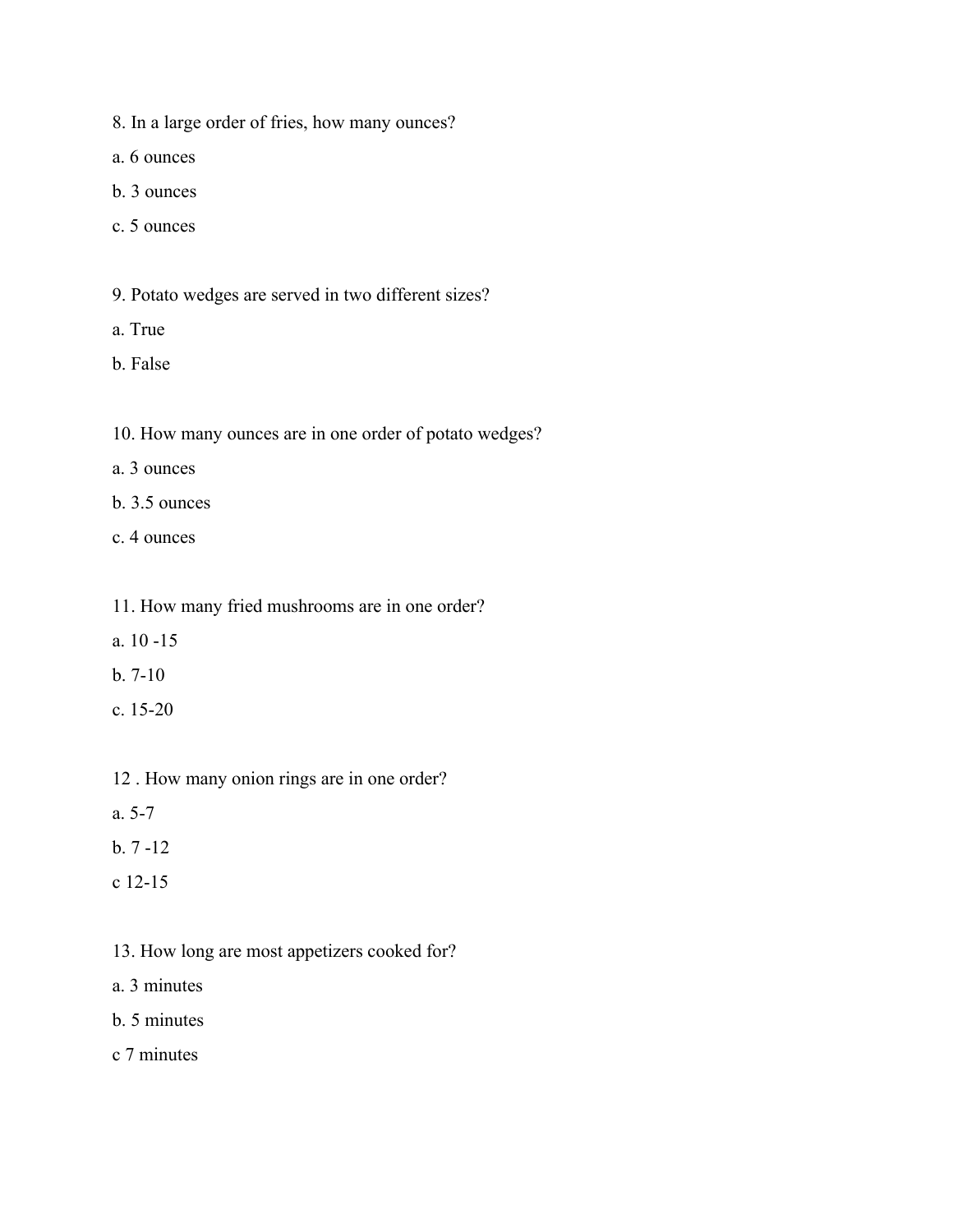## **Ribs**

1. Do ribs need to be thawed before cooking?

a. yes

b. No

- 2. How long are ribs cooked for?
- a. 15 minutes
- b. 30 minutes
- c. 45 -60 minutes
- 3. When preparing ribs is anything added besides barbeque sauce?
- a. Yes
- b. No

#### **Jambalaya**

- 1. Spraying the cooking pot with cooking spray helps prevent?
- a. Rice from sticking
- b. Rice from burning
- c. Helps add Flavor
- 2. How many cups of smoked sausage is needed?
- a. 3 cups
- b. 2 cups
- c. 4 cups
- d None of the above
- 3. How many cups of deboned and cubed chicken are needed?
- a. 6 cups
- b. 4 cups
- c. 2 cups